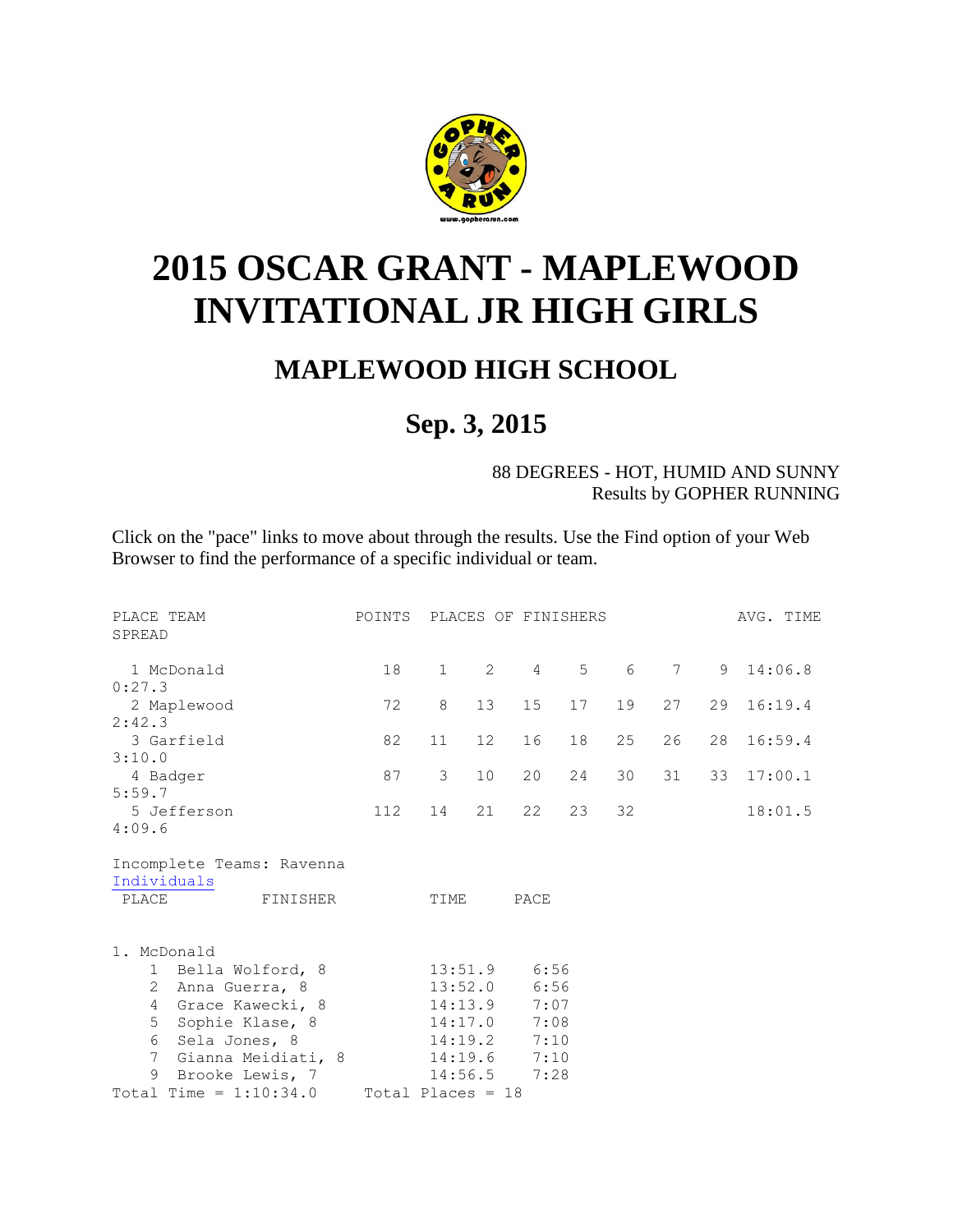<span id="page-1-1"></span><span id="page-1-0"></span>

|     |              | 2. Maplewood |                                                                           |                       |                                     |       |      |                                 |     |
|-----|--------------|--------------|---------------------------------------------------------------------------|-----------------------|-------------------------------------|-------|------|---------------------------------|-----|
|     |              |              | 8 Isabella Kellar, 8                                                      | 14:35.3               |                                     | 7:18  |      |                                 |     |
|     |              |              | 13 Brianna Starcher, 8                                                    |                       | 16:13.2                             | 8:07  |      |                                 |     |
|     |              |              | 15 Riana Rathburn, 7                                                      |                       | $16:44.3$ 8:22                      |       |      |                                 |     |
|     |              |              | 17 Mabel Crouch, 8                                                        |                       | $16:46.9$ $8:23$                    |       |      |                                 |     |
|     |              |              | 19 Sydney Morris, 8                                                       |                       | $17:17.5$ 8:39                      |       |      |                                 |     |
|     |              |              | 27 Emma Omerzo, 7                                                         |                       | 19:02.5 9:31                        |       |      |                                 |     |
|     |              |              | 29 Shelby Miller, 7 19:34.8<br>Total Time = $1:21:37.0$ Total Places = 72 |                       | 19:34.8 9:47                        |       |      |                                 |     |
|     |              |              |                                                                           |                       |                                     |       |      |                                 |     |
|     |              |              |                                                                           |                       |                                     |       |      |                                 |     |
|     | 3. Garfield  |              |                                                                           |                       |                                     |       |      |                                 |     |
|     |              |              | 11 Brooke-Lyn Collin, 8 15:48.7                                           |                       |                                     | 7:54  |      |                                 |     |
|     |              |              | 12 Jilleena Moore, 8                                                      |                       | $16:09.6$ 8:05                      |       |      |                                 |     |
|     |              |              | 16 Hannah Bittence, 8                                                     |                       | $16:44.4$ $8:22$                    |       |      |                                 |     |
|     |              |              | 18 Kaitlynn Yukich, 7                                                     |                       | $17:15.7$ 8:38                      |       |      |                                 |     |
|     |              |              | 25 Belladonna Titschinger, 7 18:58.7 9:29                                 |                       |                                     |       |      |                                 |     |
|     |              |              | 26 Faith Mills, 7<br>28 Sarah Bittence, 7                                 |                       | 19:00.9 9:30                        |       |      |                                 |     |
|     |              |              |                                                                           |                       | 19:17.8                             | 9:39  |      |                                 |     |
|     |              |              | Total Time = $1:24:56.9$ Total Places = 82                                |                       |                                     |       |      |                                 |     |
|     |              |              |                                                                           |                       |                                     |       |      |                                 |     |
|     | 4. Badger    |              |                                                                           |                       |                                     |       |      |                                 |     |
|     |              |              | 3 Miranda Stanhope, 8                                                     |                       | 13:56.3 6:58                        |       |      |                                 |     |
|     |              |              | 10 Lauryn Hamilton, 8                                                     |                       | $15:45.1$ 7:53                      |       |      |                                 |     |
|     |              |              | 20 Rebecca Landis, 7                                                      |                       | $17:22.2$ $8:41$                    |       |      |                                 |     |
|     |              |              | 24 Hailey Donaldson, 7                                                    |                       | 18:00.8 9:00                        |       |      |                                 |     |
|     |              |              | 30 Kristen Luoma, 8                                                       |                       | 19:55.9 9:58<br>19:56.0 9:58        |       |      |                                 |     |
|     |              |              | 31 Sammi Lovesee, 8<br>31 Sammi Lovesee, 8<br>33 Sarah Wareham, 8         |                       |                                     |       |      |                                 |     |
|     |              |              |                                                                           | 22:09.3               |                                     | 11:05 |      |                                 |     |
|     |              |              | Total Time = $1:25:00.1$ Total Places = 87                                |                       |                                     |       |      |                                 |     |
|     |              | 5. Jefferson |                                                                           |                       |                                     |       |      |                                 |     |
|     |              |              |                                                                           |                       |                                     |       |      |                                 |     |
|     |              |              | 14 Tracey Squatrito, 8                                                    |                       | 16:37.9 8:19                        |       |      |                                 |     |
|     |              |              | 21 Sierra Szuhay, 8<br>22 Alyssa Meaney, 8                                |                       | $17:24.7$ 8:42                      |       |      |                                 |     |
|     |              |              |                                                                           | 17:38.2               |                                     | 8:49  |      |                                 |     |
|     |              |              | 23 Julia Vaupetic, 8<br>32 Cameron Lister, 7                              |                       | $17:39.2$ $8:50$<br>$20:47.5$ 10:24 |       |      |                                 |     |
|     |              |              | Total Time = $1:30:07.3$ Total Places = 112                               |                       |                                     |       |      |                                 |     |
|     |              | TEAM         |                                                                           |                       |                                     |       |      |                                 |     |
|     |              | PLACE SCORE  | FINISHER                                                                  |                       | TIME                                |       | PACE | TEAM                            |     |
|     |              |              |                                                                           |                       |                                     |       |      |                                 |     |
| Top |              |              |                                                                           |                       |                                     |       |      |                                 |     |
|     |              |              |                                                                           |                       |                                     |       |      |                                 |     |
|     |              |              |                                                                           |                       |                                     |       |      |                                 |     |
|     |              |              |                                                                           |                       |                                     |       |      |                                 |     |
|     |              |              |                                                                           |                       |                                     |       |      |                                 |     |
|     | $\mathbf{1}$ | 1            | Bella Wolford, 8                                                          |                       | 13:51.9                             |       | 6:56 | McDonald                        |     |
|     |              |              |                                                                           |                       |                                     |       |      |                                 |     |
|     | $\mathbf{2}$ | 2            | Anna Guerra, 8                                                            |                       | 13:52.0                             |       | 6:56 | McDonald                        |     |
|     |              |              |                                                                           |                       |                                     |       |      |                                 |     |
|     | 3            | 3            | Miranda Stanhope, 8                                                       |                       | 13:56.3                             |       | 6:58 | Badger                          |     |
|     |              |              |                                                                           |                       |                                     |       |      |                                 |     |
|     |              |              |                                                                           |                       |                                     |       |      |                                 |     |
|     |              |              | Pace: 7:00   8:00   9:00                                                  | 10:00<br>$\mathbf{I}$ |                                     |       |      | $11:00$   12:00   13:00   14:00 | Top |
|     |              |              |                                                                           |                       |                                     |       |      |                                 |     |
|     | 4            | 4            | Grace Kawecki, 8                                                          |                       | 14:13.9                             |       | 7:07 | McDonald                        |     |
|     | 5            | 5            | Sophie Klase, 8                                                           |                       | 14:17.0                             |       | 7:08 | McDonald                        |     |
|     | 6            | 6            | Sela Jones, 8                                                             |                       | 14:19.2                             |       | 7:10 | McDonald                        |     |
|     |              |              |                                                                           |                       |                                     |       |      |                                 |     |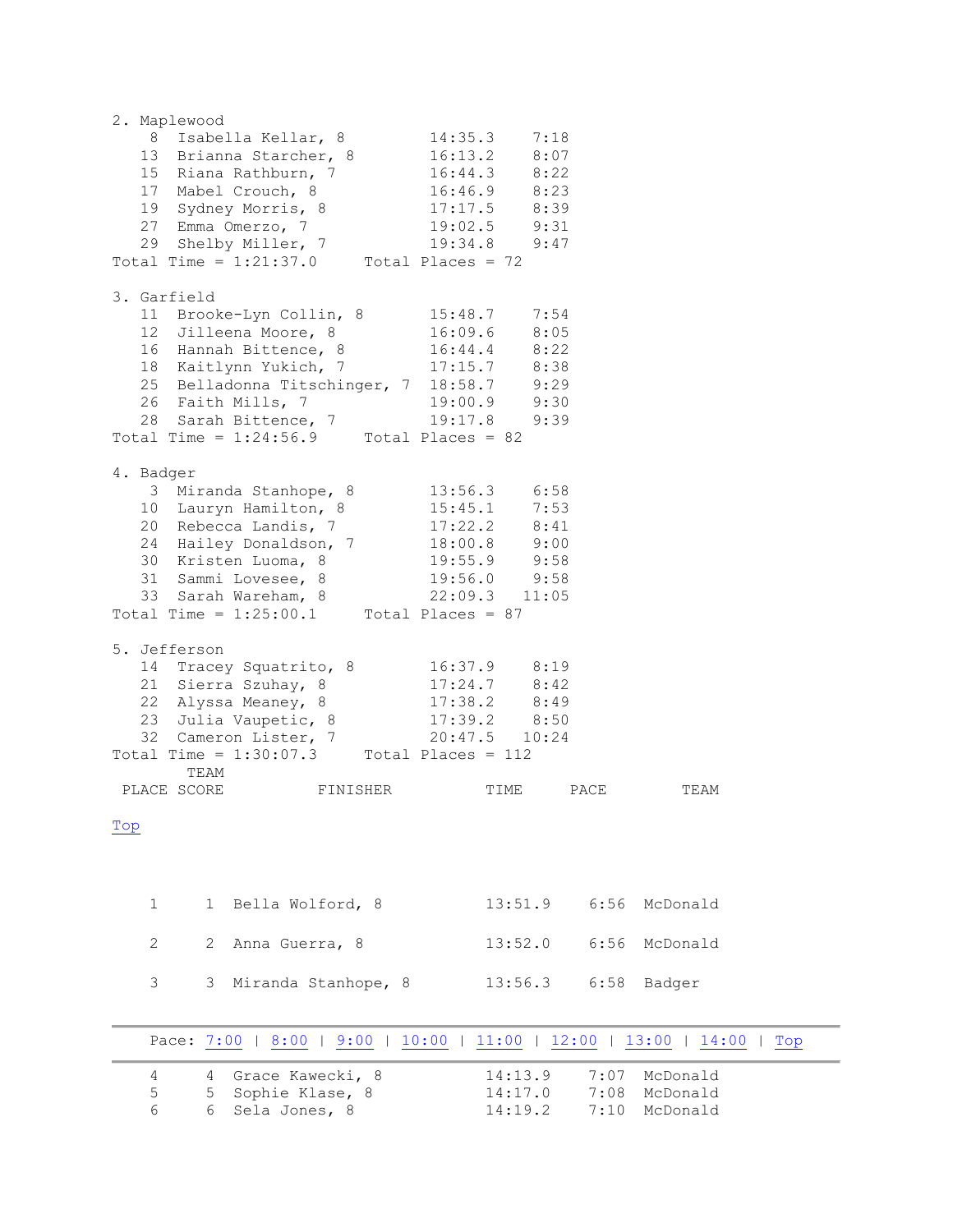|    |                       | 14:19.6                                                                                    | 7:10 | McDonald       |
|----|-----------------------|--------------------------------------------------------------------------------------------|------|----------------|
|    |                       | 14:35.3                                                                                    |      | 7:18 Maplewood |
|    |                       | 14:56.5                                                                                    | 7:28 | McDonald       |
|    | Janessa Martinelli, 8 | 15:41.8                                                                                    |      | 7:51 McDonald  |
|    |                       | 15:45.1                                                                                    |      | 7:53 Badger    |
|    | Gabrielle Hawout, 8   | 15:45.3                                                                                    |      | 7:53 McDonald  |
| 11 | Brooke-Lyn Collin, 8  | 15:48.7                                                                                    |      | 7:54 Garfield  |
|    | Anna Booth, 7         | 15:54.0                                                                                    |      | 7:57 McDonald  |
|    |                       | 7 Gianna Meidiati, 8<br>8 Isabella Kellar, 8<br>9 Brooke Lewis, 7<br>10 Lauryn Hamilton, 8 |      |                |

<span id="page-2-0"></span>Pace:  $7:00$  |  $8:00$  |  $9:00$  |  $10:00$  |  $11:00$  |  $12:00$  |  $13:00$  |  $14:00$  | Top

| 15 |                 | Trinity Hobbs, 8                                                       | 16:02.4 | 8:01 | McDonald       |
|----|-----------------|------------------------------------------------------------------------|---------|------|----------------|
| 16 | 12              | Jilleena Moore, 8                                                      | 16:09.6 | 8:05 | Garfield       |
| 17 |                 | Madison Nolf, 7                                                        | 16:11.8 |      | 8:06 McDonald  |
| 18 | 13              | Brianna Starcher, 8                                                    | 16:13.2 |      | 8:07 Maplewood |
| 19 |                 | Brianna Callow, 7                                                      | 16:17.2 | 8:09 | McDonald       |
| 20 |                 | Madison Brown, 7                                                       | 16:20.9 | 8:10 | McDonald       |
| 21 | 14              | Tracey Squatrito, 8                                                    | 16:37.9 | 8:19 | Jefferson      |
| 22 |                 | Emilee Suto, 8                                                         | 16:42.9 |      | 8:21 Ravenna   |
| 23 | 15 <sub>1</sub> | Riana Rathburn, 7                                                      | 16:44.3 |      | 8:22 Maplewood |
| 24 | 16              | Hannah Bittence, 8                                                     | 16:44.4 | 8:22 | Garfield       |
| 25 | 17              | Mabel Crouch, 8                                                        | 16:46.9 | 8:23 | Maplewood      |
| 26 |                 | Katie Gardner, 7                                                       | 17:12.7 | 8:36 | McDonald       |
| 27 |                 | Sarah Gray, 7                                                          | 17:15.3 |      | 8:38 McDonald  |
| 28 | 18              | Kaitlynn Yukich, 7                                                     | 17:15.7 |      | 8:38 Garfield  |
| 29 | 19              | Sydney Morris, 8                                                       | 17:17.5 |      | 8:39 Maplewood |
| 30 | 20              | Rebecca Landis, 7                                                      | 17:22.2 | 8:41 | Badger         |
| 31 | 21              | Sierra Szuhay, 8                                                       | 17:24.7 | 8:42 | Jefferson      |
| 32 | 22              | Alyssa Meaney, 8                                                       | 17:38.2 |      | 8:49 Jefferson |
| 33 | 23              | Julia Vaupetic, 8                                                      | 17:39.2 | 8:50 | Jefferson      |
|    |                 | Pace: 7:00   8:00   9:00   10:00   11:00   12:00   13:00   14:00   Top |         |      |                |
| 34 | 24              | Hailey Donaldson, 7                                                    | 18:00.8 | 9:00 | Badger         |
| 35 |                 | Emma Oconnell, 7                                                       | 18:11.7 |      | 9:06 McDonald  |
| 36 |                 | Emily Pratt, 7                                                         | 18:47.9 |      | 9:24 McDonald  |
| 37 | 25              | Belladonna Titschinger, 7                                              | 18:58.7 |      | 9:29 Garfield  |
| 38 | 26              | Faith Mills, 7                                                         | 19:00.9 | 9:30 | Garfield       |
| 39 | 27              | Emma Omerzo, 7                                                         | 19:02.5 | 9:31 | Maplewood      |
| 40 | 28              | Sarah Bittence, 7                                                      | 19:17.8 | 9:39 | Garfield       |
| 41 | 29              | Shelby Miller, 7                                                       | 19:34.8 | 9:47 | Maplewood      |
| 42 |                 | Samantha Gilbert, 8                                                    | 19:43.7 | 9:52 | Garfield       |

<span id="page-2-2"></span>

|    | Pace: 7:00 | 8:00<br>10:00<br>9:00 | 11:00   | 12:00 | 13:00<br>14:00<br>Top |
|----|------------|-----------------------|---------|-------|-----------------------|
| 45 |            | Sydney Woconish, 7    | 20:11.6 | 10:06 | Garfield              |
| 46 |            | Cassie Finney, 8      | 20:34.4 | 10:17 | Garfield              |
| 47 | 32         | Cameron Lister, 7     | 20:47.5 | 10:24 | Jefferson             |
| 48 |            | Meili Warren, 7       | 20:51.4 |       | 10:26 Garfield        |
| 49 |            | Elana Caraballo, 7    | 21:25.4 | 10:43 | Maplewood             |
| 50 |            | Liana Galayde, 8      | 21:25.5 | 10:43 | Garfield              |
| 51 |            | Jenna Walden, 7       | 21:40.1 | 10:50 | Maplewood             |
| 52 |            | Summer Bourne, 7      | 21:46.0 | 10:53 | Garfield              |

<span id="page-2-1"></span> 43 30 Kristen Luoma, 8 19:55.9 9:58 Badger 44 31 Sammi Lovesee, 8 19:56.0 9:58 Badger

<span id="page-2-3"></span>Pace: [7:00](#page-1-1) | [8:00](#page-2-0) | [9:00](#page-2-1) | [10:00](#page-2-2) | [11:00](#page-2-3) | 12:00 | [13:00](#page-3-0) | [14:00](#page-3-1) | Top